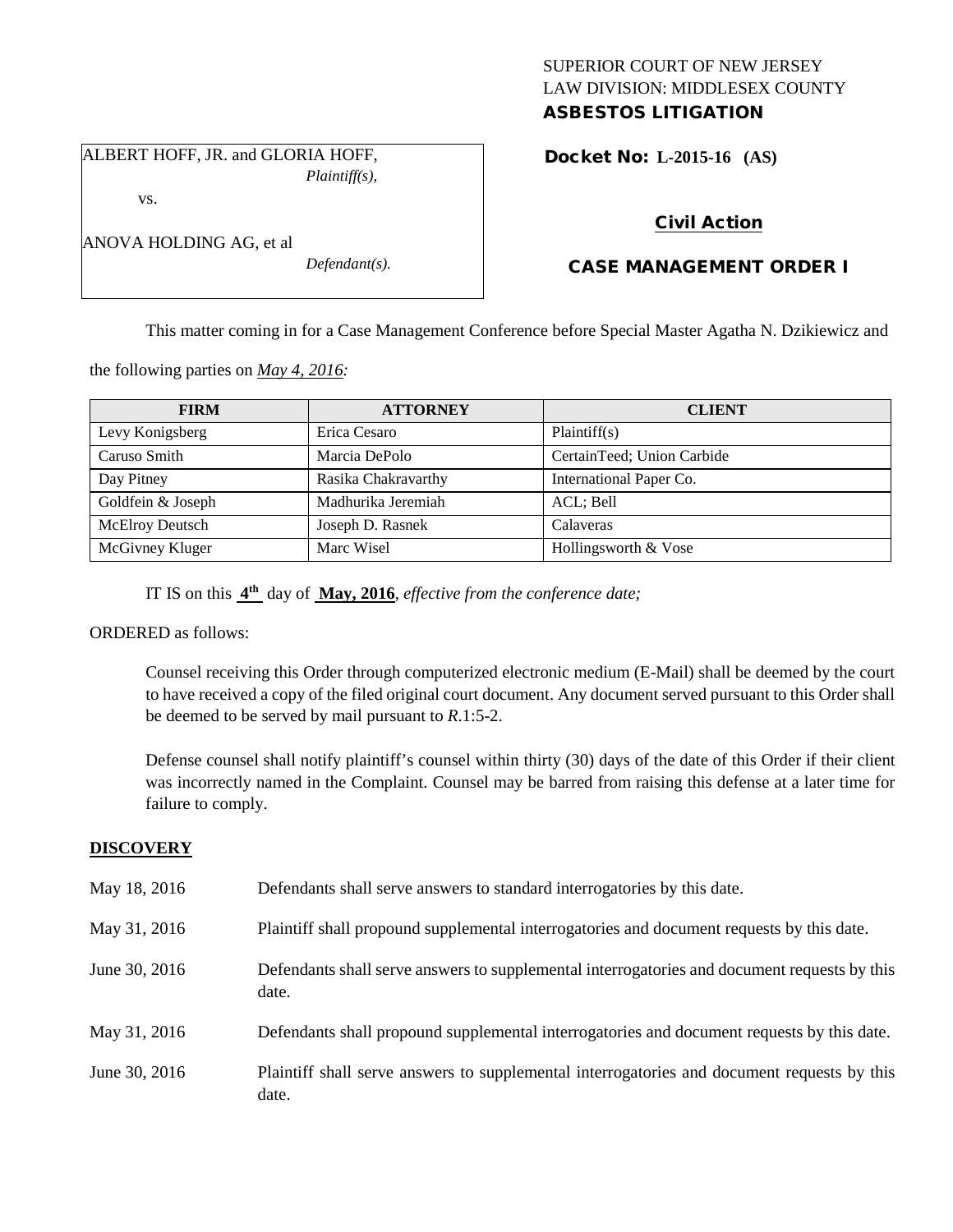- August 31, 2016 Fact discovery, including depositions, shall be completed by this date. Plaintiff's counsel shall contact the Special Master within one week of this deadline if all fact discovery is not completed.
- August 31, 2016 Depositions of corporate representatives shall be completed by this date.

#### **EARLY SETTLEMENT**

October 28, 2016 Settlement demands shall be served on all counsel and the Special Master by this date.

#### **SUMMARY JUDGMENT MOTION PRACTICE**

- September 2, 2016 Plaintiff's counsel shall advise, in writing, of intent not to oppose motions by this date.
- September 16, 2016 Summary judgment motions shall be filed no later than this date.
- October 14, 2016 Last return date for summary judgment motions.

#### **MEDICAL DEFENSE**

- July 29, 2016 Plaintiff shall serve medical expert reports by this date.
- July 29, 2016 Upon request by defense counsel, plaintiff is to arrange for the transfer of pathology specimens and x-rays, if any, by this date.
- October 31, 2016 Defendants shall identify its medical experts and serve medical reports, if any, by this date. **In addition, defendants shall notify plaintiff's counsel (as well as all counsel of record) of a joinder in an expert medical defense by this date.**

#### **LIABILITY EXPERT REPORTS**

- September 2, 2016 Plaintiff shall identify its liability experts and serve liability expert reports or a certified expert statement by this date or waive any opportunity to rely on liability expert testimony.
- October 31, 2016 Defendants shall identify its liability experts and serve liability expert reports, if any, by this date or waive any opportunity to rely on liability expert testimony.

### **EXPERT DEPOSITIONS**

November 18, 2016 Expert depositions shall be completed by this date. To the extent that plaintiff and defendant generic experts have been deposed before, the parties seeking that deposition in this case must file an application before the Special Master and demonstrate the necessity for that deposition. To the extent possible, documents requested in a deposition notice directed to an expert shall be produced three days in advance of the expert deposition. The expert shall not be required to produce documents that are readily accessible in the public domain.

### **PRE-TRIAL AND TRIAL**

November 9, 2016 @ 10:00am Settlement conference. All defense counsel shall appear with authority to negotiate settlement and have a representative authorized to negotiate settlement available by phone. Any request to be excused from the settlement conference shall be made to the Special Master no later than 4:00pm of the day prior to the conference.

\_\_\_\_\_\_\_\_\_\_\_\_\_\_\_\_\_\_\_\_\_\_\_\_\_\_\_\_\_\_\_\_\_\_\_\_\_\_\_\_\_\_\_\_\_\_\_\_\_\_\_\_\_\_\_\_\_\_\_\_\_\_\_\_\_\_\_\_\_\_\_\_\_\_\_\_\_\_\_\_\_\_\_\_\_\_\_\_\_\_\_\_\_\_\_\_\_\_\_\_\_\_\_\_\_\_\_\_\_\_